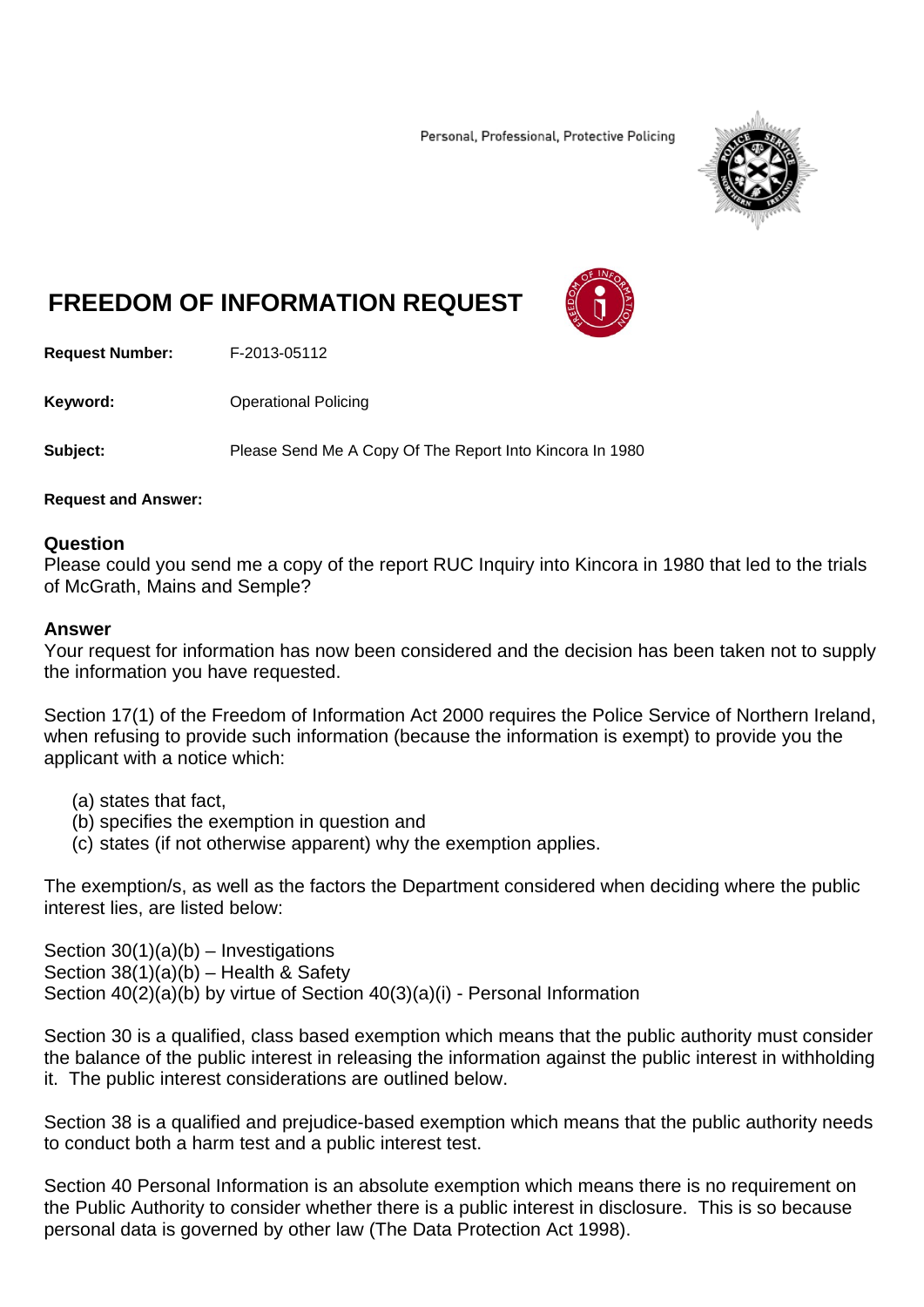To fully answer your request would require the release of personal details about individuals other than the applicant. All requests made under FOIA are applicant blind. A request must be treated as such and a public authority will always view any disclosure as into the public domain and not just to an individual. Release of this information would be a breach of the Data Protection Act and is catered for within Freedom of Information by the exemptions under Section 40(2) as outlined below.

Personal Data is regulated under the principles of the Data Protection Act 1998 and when information contains personal data about a third party it can only be released if disclosure would not breach any of the data protection principles.

Principle 1 is that personal data must only be processed lawfully and fairly.

Individuals are entitled to protection under the Data Protection Act 1998. The Service would be failing in its lawful duty were it to breach the Data Protection Act in order to furnish a disclosure under the Freedom of Information Act 2000. The Service has a duty to protect the personal data of all individuals.

# **Harm Test For Section 38**

The requested documents contain descriptions of sexual abuse of children and even after many years this will bring back painful memories for both parents of the abused and the children who were the victims of that abuse. Not only would the victims and the families suffer emotional distress if this information was released but the witnesses may also be affected.

# **Public Interest Test For Section 30**

### Factors Favouring Release

Disclosure of the information would improve the public's knowledge and understanding of the investigatory process and, as all police investigations are publically funded, would show how public funds are being spent. The Kincora investigation was highly emotive and attracted a large media interest but is now effectively finished and therefore disclosure of the information would show why this investigation reached the conclusion it did as well as showing if the investigation had been conducted properly.

# Factors Favouring Retention

Disclosure of the requested information would prejudice how investigations are carried out in the future as they would contain information about how the investigation was conducted. This would hinder the prevention and detection of crime and affect PSNI's law enforcement capabilities. Disclosure would inhibit the co-operation of witnesses to all crimes and undermine the partnership approach to investigations. The RUC Inquiry into Kincora in 1980 that led to the trials of McGrath, Mains and Semple is also subject to a Public Inquiry by the Historical Institutional Abuse Inquiry Team presided over by Judge Harte. This is an ongoing Inquiry and all the information is relevant and has been requested by the Inquiry team as part of their investigation.

# **Public Interest Test For Section 38**

# Factors favouring disclosure for Section 38

Disclosure of the information would lead to better informed public awareness on how the police conduct investigations and the use of public funds ensuring transparency in the activities of the public authority. This was a high-profile case and some information is already in the public domain.

### Factors against disclosure for Section 38

Disclosure of the information would cause significant distress to the family. This is evidenced by the adverse detrimental reaction which the family displayed recently when there was an unwanted approach by a journalist after the renewed media publicity. Releasing the information could also jeopardise the physical and mental well being of witnesses in relation to this case. Disclosure of the information would therefore result in a loss of confidence in the public authority to protect the wellbeing of the family and local community.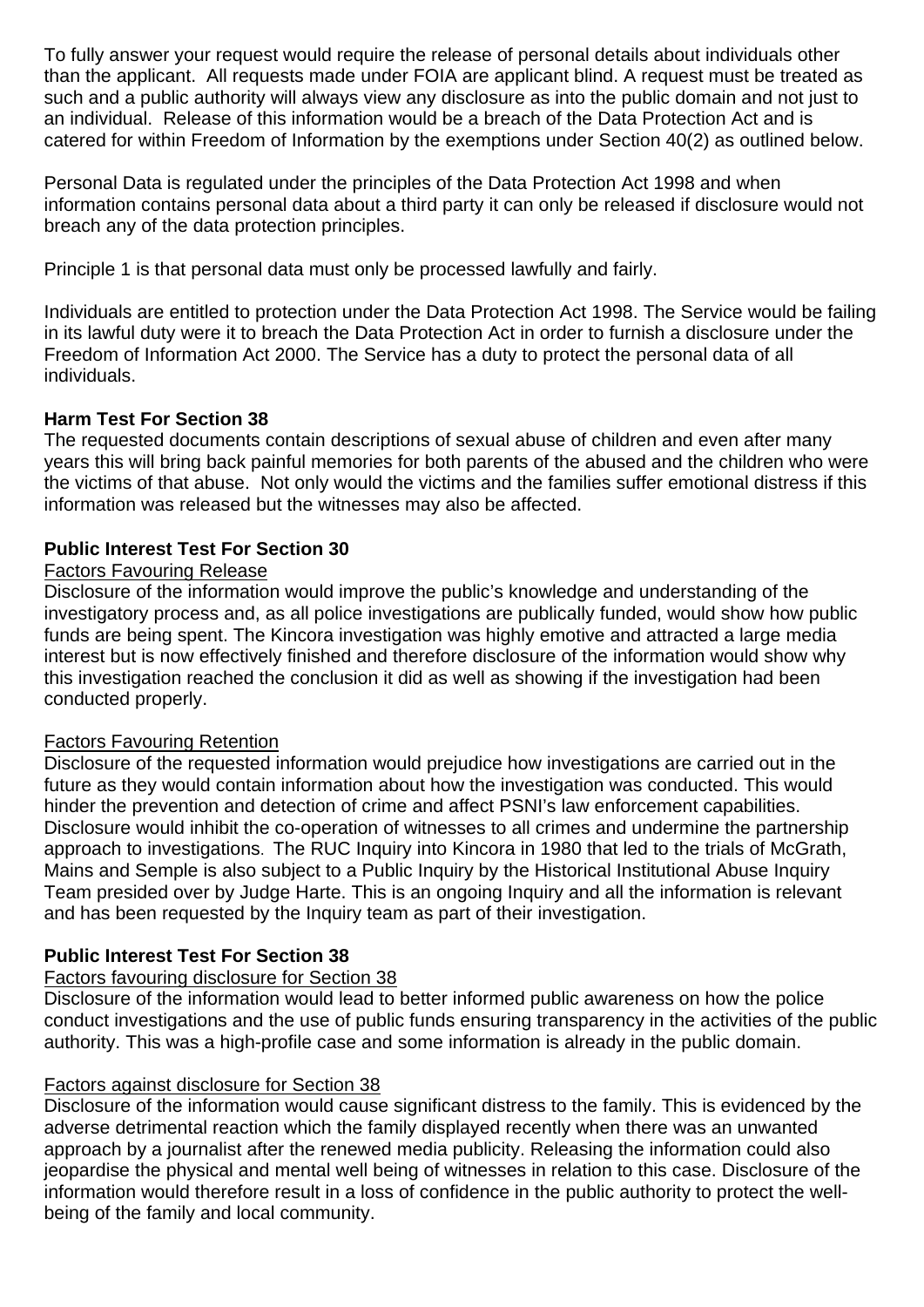# Decision

The PSNI will not divulge information if to do so would adversely affect an ongoing investigation or inquiry or reveal personal information that would breach the Data Protection Act. Whilst there is a public interest in the transparency of the law enforcement role of the police service and providing assurance that the RUC appropriately and effectively dealt with the Kincora investigation, there is a strong public interest in safeguarding the integrity of the current inquiry.

### Partial NCND

In addition, the PSNI neither confirms nor denies that it holds any other information relevant to your request by virtue of the following exemptions:

Section 23(5) - Information supplied by, or concerning, certain security bodies Section 24(2) - National Security

Section 23 is an absolute class-based exemption and therefore there is no requirement to conduct a harm or public interest test

Sections 24 is a prejudice based qualified exemption and there is a requirement to articulate the harm that would be caused in confirming or denying that any other information is held as well as carrying out a public interest test.

### Overall harm for the partial NCND

As you may be aware, disclosure under FOIA is a release to the public at large. Whilst not questioning the motives of the applicant, confirming or denying that any other information is held regarding the information requested would show criminals what the capacity, tactical abilities and capabilities of the force are, allowing them to adopt tactics to avoid detection when conducting their criminal/terrorist activities.

It is well established that police forces use covert tactics and surveillance to gain intelligence in order to counteract criminal behaviour. It has been previously documented in the media that many criminal and terrorist incidents have been thwarted due to intelligence gained by these means. Information that undermines the operational integrity of these activities will adversely affect public safety and have a negative impact on both national security and law enforcement.

# Factors favouring confirmation or denial for S24

The information if held simply relates to national security and confirming or denying whether it is held would not actually harm it. The public are entitled to know what public funds are spent on and what security measures are in place, and by confirming or denying whether any other information regarding Kincora is held would lead to a better-informed public.

### Factors against confirmation or denial for S24

By confirming or denying whether any other information is held would render Security measures less effective. This would lead to the compromise of ongoing or future operations to protect the security or infra-structure of the UK and increase the risk of harm to the public.

# **Balance Test**

The security of the country is of paramount importance and the Police service will not divulge whether any other information is or is not held if to do so would place the safety of an individual at risk or undermine National Security. Whilst there is a public interest in the transparency of policing operations and providing assurance that the police service is appropriately and effectively engaging with the threat posed by various groups or individuals, there is a very strong public interest in safeguarding the integrity of police investigations and operations in the highly sensitive areas such as crime prevention and public disorder.

As much as there is public interest in knowing that policing activity is appropriate and balanced this will only be overridden in exceptional circumstances. The areas of police interest is a sensitive issue